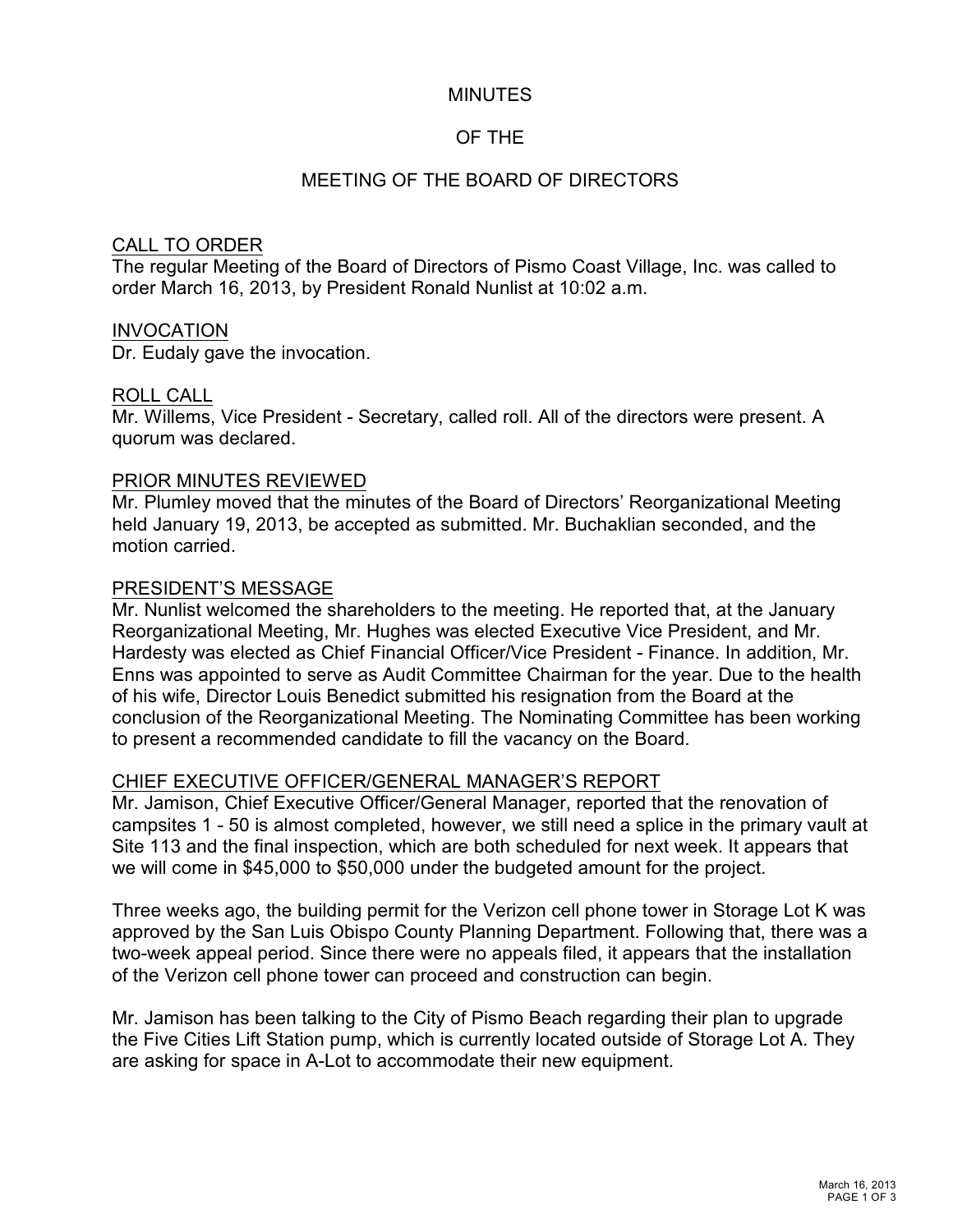Mr. Jamison has been approached by the operators of a summer surf camp business, who would like to set up one of their surf camps on the beach adjacent to Pismo Coast Village's property. The business currently operates about 30 locations in the U.S. for kids ages seven to thirteen. They have expressed a need for a space in Storage Lot A to store their equipment in a small storage container. Mr. Jamison reviewed some of the information discussed during that meeting and confirmed that they would have the appropriate liability insurance. Brief discussion ensued.

Mr. Jamison reported that the lease for Storage Lot F has expired. At the end of February all RV units stored there were moved to K-Lot, and the fence and gate were taken down by our staff.

He passed around some of the novelty items available for purchase at the General Store which bear the vintage RV artwork. We are paying royalties to the artist in order to be able to use the art. We are also considering using the art on additional items, such as tire covers, sweatshirts, and tee-shirts. There will be two different images available at the General Store, one will be the "The Trail Along to Pismo" artwork, and the other will be a slightly different version with Pismo Coast Village RV Resort's name.

### EXECUTIVE COMMITTEE REPORT

Mr. Nunlist reported that the Executive Committee had not met, and, therefore, had no report.

### FINANCE COMMITTEE REPORT

Mr. Hardesty, Chair, said his committee met this morning and reviewed the financial statement for the five-month period ended February 28, 2013. Considering the site renovation project, which took three months, and weather conditions, revenues have been very impressive. Overall, the Company's financial position is strong, and we look forward to another successful summer.

## OPERATIONS COMMITTEE REPORT

Mr. Plumley, Chair, said that the Operations Committee met this morning. They discussed the current rules and regulations and the draft of the 2014 Shareholder Information Manual/Calendar. The Committee found no irregularities, and determined that there were NO issues that the committee needed to address at this time.

## AUDIT COMMITTEE REPORT

Mr. Enns, Chair, said the Committee met yesterday. They reviewed the responsibilities outlined in the Board Policies and Procedures document to make sure that they are following and completing the responsibilities that have been assigned to the committee. The Committee also discussed agenda items for future meetings.

## NOMINATING COMMITTEE REPORT

Mr. Hearne, Chair, said the Committee met yesterday. He introduced the other members of his Committee who were elected at the January Reorganizational Meeting. At their meeting, the Committee interviewed one candidate for Board membership, and reviewed and discussed the information on the Board of Directors' Application Log. The Committee also discussed and revised the list of questions used during candidate interviews.